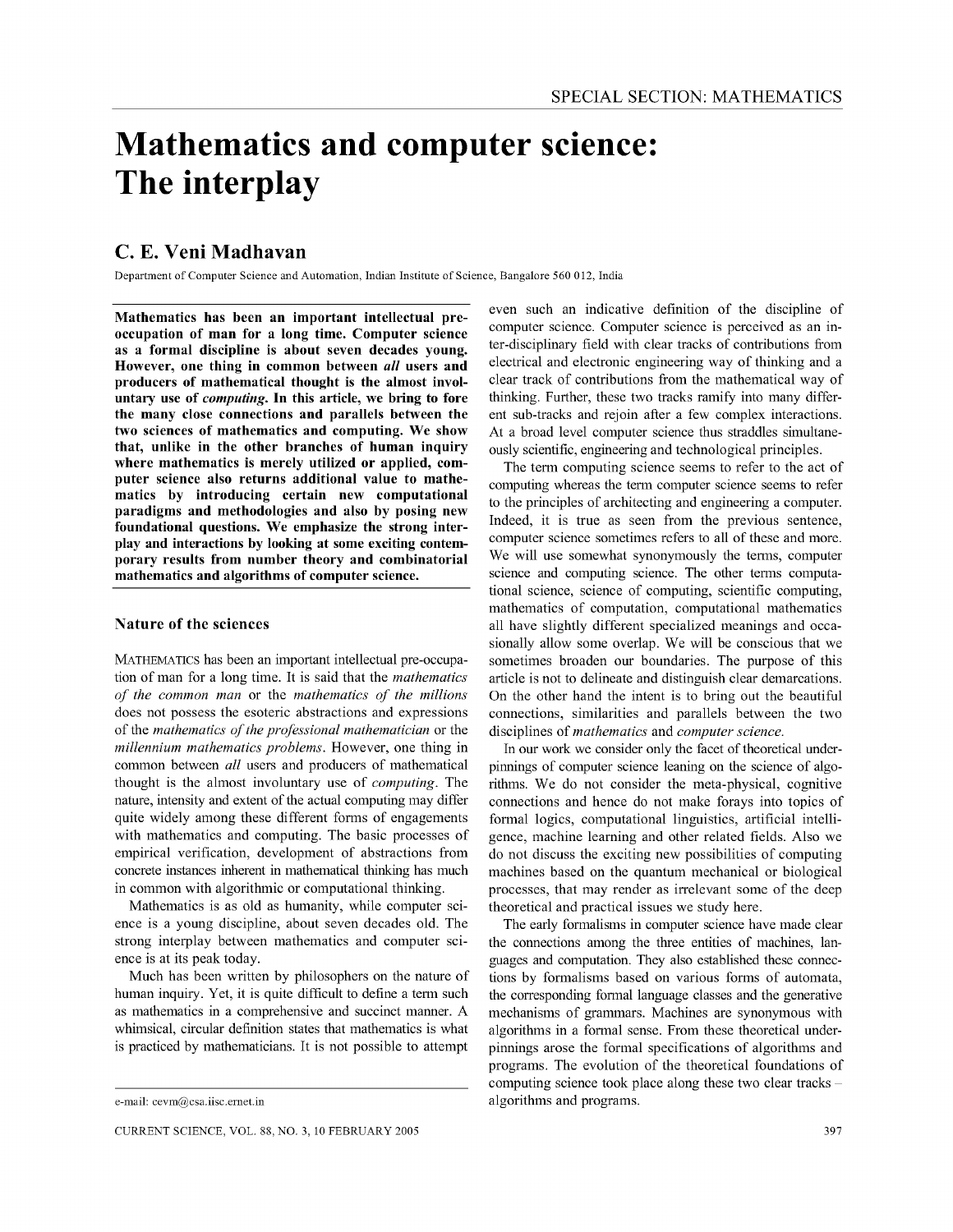The older form of the word algorithm is *algorism.* This term refers to the process of doing arithmetic using Arabic numerals. Mathematical historians trace the etymology of the word *algorithm* to the word algorism. The term comes from the name of a Persian author, Abu Musa al-Khowarizmi (c. 825 AD)<sup>1</sup>, who wrote a celebrated book, *Kitab al jabr* w' *al-muqabala* (Rules of Restoration and Reduction). The word algebra stems from the title of this book. The ancient town of Khowarizm is the modem town of Khiva in Russia.

An *algorithm* is a compact, precise description of the steps to solve a problem. It is a finite, definite, effective procedure taking an input and producing an output. A *program* is a precise set of statements expressed using the syntactic, semantic and linguistic constructs of a programming language, that embodies the steps of an algorithm. The remarkable evolution and applications of computers is due to the immense range of developments in the science of algorithms and programs. The two main issues in the study of algorithms and programs are *correctness* and *computational complexity.*  Many theoretical and pragmatic ideas along these directions have led to remarkable advances.

We discuss the notion of proofs in mathematics and the role of computers and computing in this context. We discuss the issues of correctness and computational complexity in the context of design and analysis of algorithms. It is here that many fascinating connections between mathematics and computing science appear in many surprising ways. These connections have led to very exciting developments in both fields of inquiry.

We do not discuss in this paper, the formal methods for reasoning about programs and their intrinsic relationship with certain abstract structures of mathematical logic and algebraic structures. We merely cite the excellent works and treatises of the pioneers  $Dijkstra<sup>2</sup>$  on the science of programming, of Wirth on the notion of data structures which together with algorithms leads to the realization of programs and of Manna<sup>4</sup> on the logics used to reason about the correctness of programs.

#### **Algorithms and computational complexity**

A lot has been said and written on the topic of design and analysis of algorithms. There are a large number of great text books, advanced monographs and high quality specialized journals and conferences in this area. They cover a range of issues related to design strategies (such as greedy, divide and conquer, branch and bound, binary doubling, etc.), implementation (choice of data structures to store and process information), and analysis (model of computation, asymptotics, lower bounds, structures in complexity, etc.). We focus only on the larger macro level features and their relationships with mathematics.

A beautiful summary of the common features shared by algorithmic thinking and mathematical thinking is made by

Knuth<sup>5</sup>. The two forms of thinking are characterized by features such as formula manipulation, representation of reality, reduction to simpler problems, abstract reasoning. The notable differences in features are the way of handling the uncountable continuum in mathematics and the way of handling the notion of size of proof (computational complexity) in computer science.

The algorithm of Euclid *(Elements, Book* 7) for calculating the greatest common divisor (gcd) of two integers is a fine example of the modem notion of algorithm. It displays all the properties and features related to establishing the correctness and computational complexity. One measures the computational complexity of an algorithm by expressing the number of basic steps taken by the algorithm to solve a problem, in terms of the sizes of the input (and the sizes of all the intermediate results). In general, the maximum number of steps taken over all possible inputs over asymptotically large-sized inputs is used as an upper bound and serves to characterize the behaviour of the algorithm. This measure, expressed as a function of the input size is known as the *worst case asymptotic (time) complexity* of the algorithm.

The size of an element is usually the number of binary bits needed to encode the element. Let the sizes of the two input integers  $x$ ,  $y$  be  $n$  bits. The Euclidean gcd algorithm to obtain the  $gcd(x, y)$  requires number of steps (or equivalently time) proportional to  $O(n^3)$ . Thus the computational complexity of the Euclidean gcd algorithm is said to be cubic in input size. An algorithm whose complexity is polynomial in the input size is considered *good.* A problem that admits a polynomial time algorithm is said to be *tractable* or *easy.* 

On the other hand there are a large number of problems, that do not seem to be *easy* (i.e. they do not seem to be solvable by means of a polynomial time algorithm). Consider the mathematical structure *graph*. Let  $G = (V, E)$  be a graph, where *V* is a set of *n vertices,* and *E* is a collection of *edges*  (a subset of the set of  $n(n-1)/2$  pairs of vertices). The size of the input in the case of a graph is proportional to the number of vertices and edges and is bounded by  $O(n^2)$ . For example, the problem of determining whether a *graph*  G has a *Hamiltonian cycle* (a cyclic traversal of the edges of the graph visiting every vertex exactly once), does not seem to be *easy* in the above technical sense. Clearly, by listing all possible *n!* permutations of the vertices and checking whether the graph can be traversed along the edges as per the vertex permutation, one can solve the problem. It is obvious that this algorithm, adopts a *brute-force* approach of exhaustive enumeration of all possible solutions. The computational complexity is *exponential* in the number of vertices since the function *n!* grows approximately as  $O(n^{n+1/2} \exp^{-n}).$ 

### **Proofs in mathematics and computer science**

In the previous section, we discussed how we assess the computational complexity of an algorithm. There is the other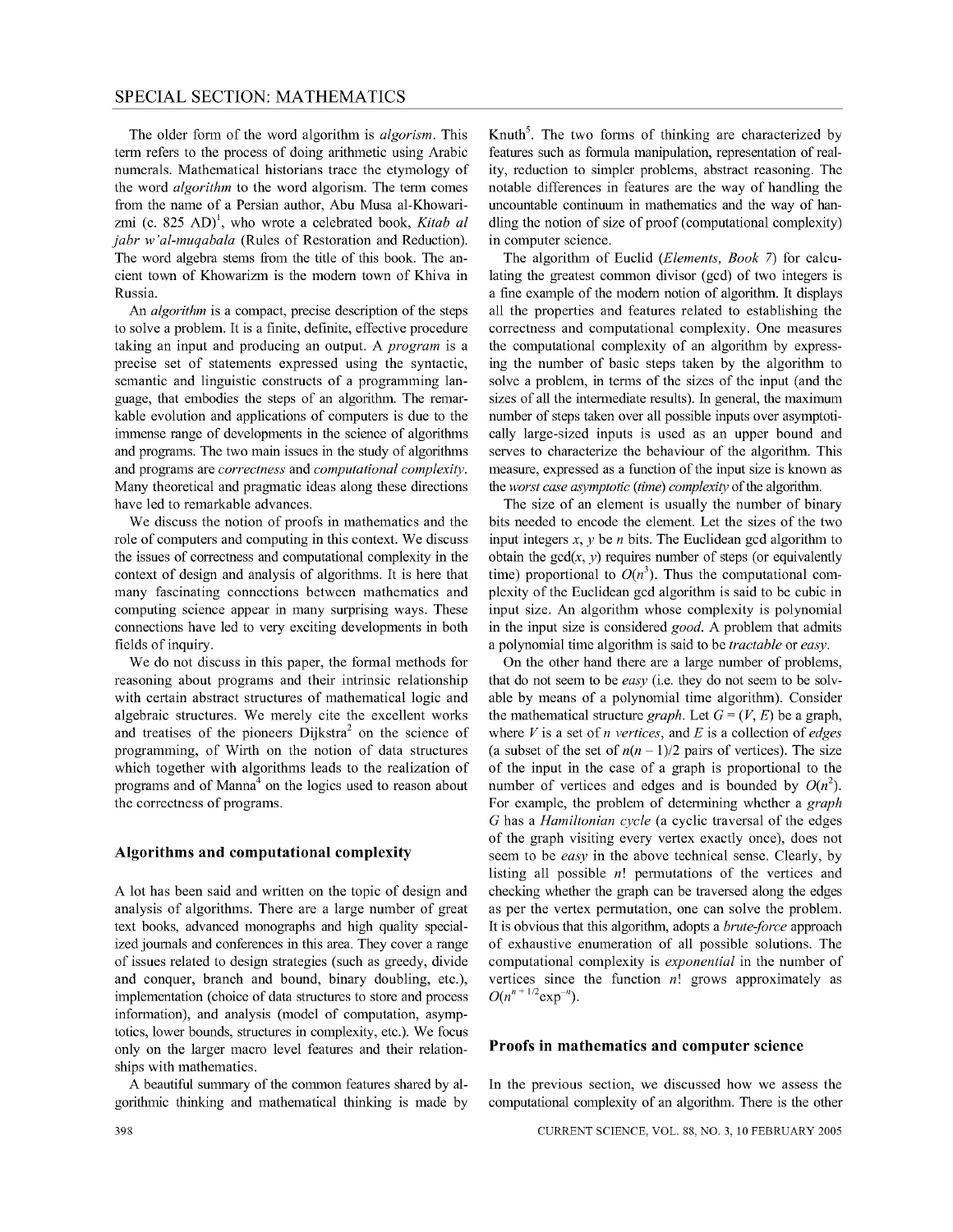aspect of *checking* the answer produced. How do we know that the answer produced by an algorithm or the realization of the algorithm is *correct?* Is there a simple mechanism, a formula, an expression into which we can plug in the answer and check the answer? For a simple example, consider the problem of subtraction of integer *b* from integer *a.* We immediately recognize that we could add the result of subtraction to *b* and check for match with *a.* Now, what is the complexity of carrying out this verification? In this case, addition and subtraction are both *linear* in the length of the operands *a* and *b* and hence the verification can be carried out in *polynomial* time and hence we say that the verification is *easy.* Here we verified the correctness of an algorithm by *using* another algorithm. Of course we assumed that the other algorithm produced correct answers and that the result of that can be verified easily.

The answers to problems that have polynomial time algorithms for producing the answers seem to be verifiable in polynomial time (see the subtraction problem) by running another complementary algorithm. Another pair of simple, complementary algorithms are the multiplication and division algorithms with quadratic running time. This situation prevails in a non-obvious way in many situations. The nonobvious nature comes from the role of the *mathematical theorems* that characterize the situation. For example, in the case of the greatest common divisor of integers, there is a theorem due to Bezout, that states that if  $gcd(x, y) = g$ , then there exist two integers *u*, *v* such that  $ux + vy = g$ . The Euclidean algorithm can be *extended* to determine the constants *u, v* besides *g,* given x, *y.* While the Bezout relation can be used to check if the gcd  $g$  is correct, assuming the quantities  $u$ ,  $v$  are correct. The catch is that  $u$ ,  $v$  are also obtained by the same algorithm. However, there is another way. From the fundamental theorem of arithmetic and the consequent unique factorization theorem the  $gcd(x, y)$  is immediate from the prime factorizations of x and y. Now we have a different catch. Factorization of an integer is not known to be polynomial time solvable. Much of our current research is centered around this problem.

In the next section, we discuss the formal structures that cope with these kinds of situations. The main message here is that *independent characterizations* enable the determination and verification of an *answer.* It is not at all clear whether two or more independent characterizations would be available for a problem. It is not true that the different characterizations will lead to the development of polynomial time algorithms to produce the answer. Such situations are dealt with in problems of optimization, by means of a variety of duality, reciprocity and min-max theorems. We discuss these in a subsequent section. Although the initial formal notions of algorithm and computational complexity figured most prominently in the computer science literature during the1970s, the notion made its first appearance in a classic paper by Edmonds<sup>6</sup> on maximum matchings in graphs.

On the other hand, many problems have the peculiar characteristic that the answers could be verified in polynomial

time; but they do not seem to admit polynomial time algorithms to find the answer (see the Hamiltonian cycle problem). It is clear that the *Yes* answer to the question of Hamiltonicity of a graph can be verified in linear time once a Hamiltonian cycle is given. This situation prevails in the case of many problems of different nature (decision, search, optimization, etc.), arising in different domains (sets, integers, graphs, etc.) and from many different application areas (scheduling, information retrieval, operations research, etc.).

Computer scientists realized quite early, that there is a philosophic difference between the computational complexity of an algorithm used to solve a problem and the computational complexity of verification of the answer. They also put on a firm formal footing these notions of algorithmic production of a solution and that of verification. They also set up, in the spirit of mathematical abstraction, equivalence classes of problems categorized according to their computational complexity. The equivalence class of problems whose answers could be verified in polynomial time was called **NP** and the former class P. Clearly P is contained in NP. An important result was the postulate of an equivalence class of *hard* problems within **NP** called the NP-complete class. An intriguing situation in the realm of computational complexity is that there does not seem to be easily verifiable *succinct certificates* to the No answers to decision versions of many problems. For example, it is not at all known how one can provide a short polynomial time verifiable proof to the answer that a given graph does *not* have a Hamiltonian cycle.

Computer scientists have built many interesting sub-structures within NP. The fundamental meta-scientific question is whether P is equal to NP. This question has engaged computer scientists for the last three decades, in developing formalisms and a lot of technical hair-splitting. We will not go into further details of this fascinating question from the foundations of theoretical computer science. We refer the reader to the classic book on this subject by Garey and Johnson<sup>7</sup>. We just make a few comments on the current perspectives on this subject which borders on meta mathematics.

I would borrow the quaint little phrase *Meta-magical Themas* used by Douglas Hofstadter as the title for his column in the journal *Scientific American,* to describe these questions. Interestingly, this phrase was coined by Hofstadter, a computer scientist, as an anagram of the title *Mathematical Games* used by Martin Gardner for many years as the title of his column in *Scientific American.* 

The Clay Mathematics Institute of Massachusetts, USA, named seven Prize problems, each carrying a cash award of one million dollars, in May 2000. These include the celebrated Riemann hypothesis, and a few other outstanding conjectures of twentieth century mathematics. These problems are toasted to be on the same class of problems stated by D. Hilbert in the year 1900. The eminent French mathematician, J. P. Serre, commenting on these problems, said that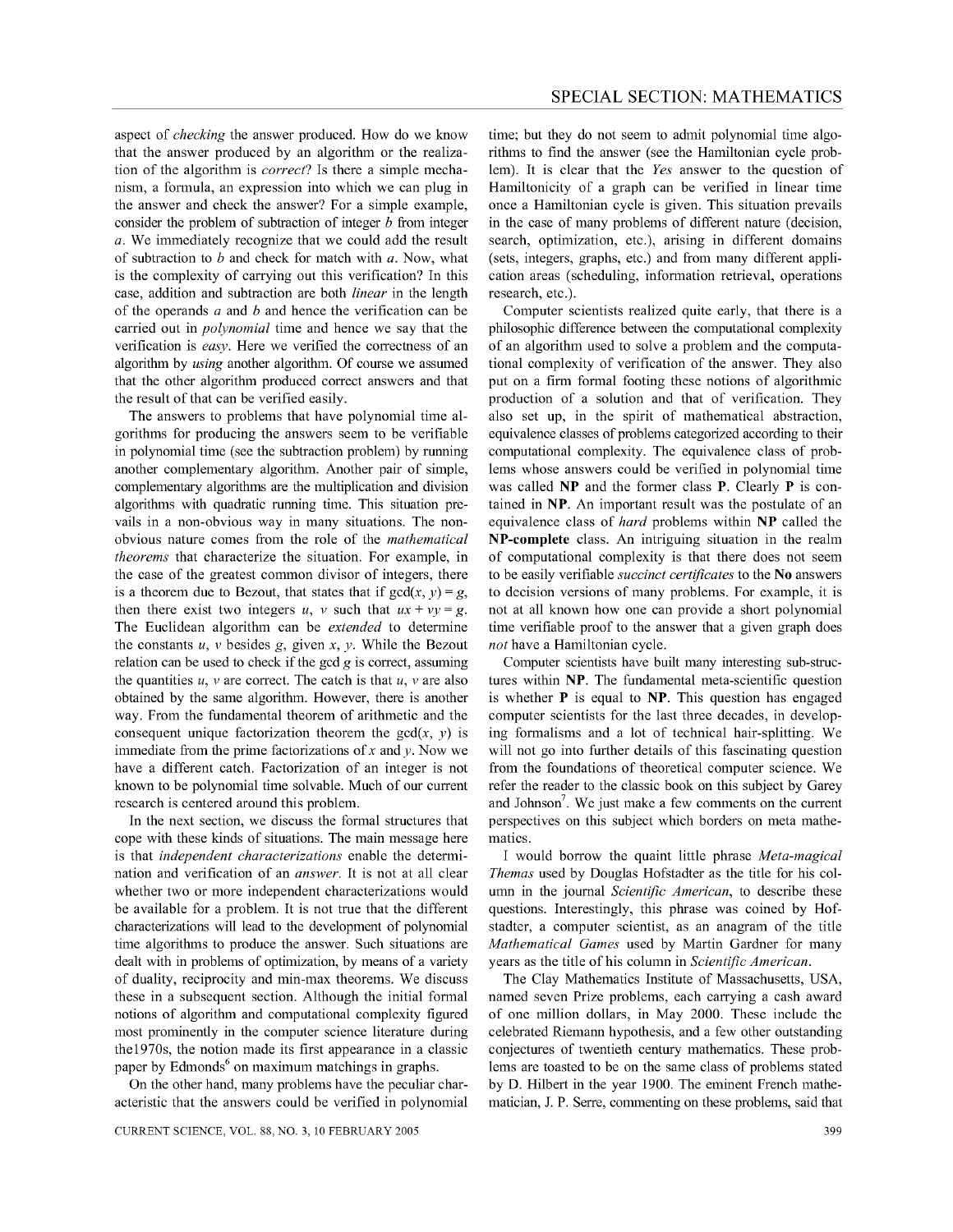the choice by the Clay Institute was very apt. He hoped that the  $P = NP$  question would not turn out to be *undecidable.* This question perhaps, is a meta question and is on the same footing as certain axiomatic questions in the foundations of set theory upon which the entire edifice of modem mathematics rests.

Thus the notion of quickly verifiable *succinct proof* or a short certificate to the correctness of the solution determined by an algorithm, is a comerstone contribution of computer science to mathematical thought. In the following sections we look at the notion proofs in mathematics and some close connections with computational thought.

# **Many proofs and many algorithms**

In mathematics the notion of proof is a central ingredient of all results. No mathematical statement is made without a conscious attempt to establish or prove the statement. Mathematicians are taught and trained in the course of their development from a student to a professional practitioner, the science of proving statements. Mathematical statements consist of a set of axioms, hypotheses, antecedents and consequents. The statements are established by a sequence of logical consequences from the hypotheses and antecedents to the consequents by a chain of logical deductions. Of course, mathematics is not to be construed as a mere set of dry, mechanical deductions. If that were so, such a human endeavour would not have survived. There is a certain innate beauty in many mathematical statements and theorems and very often in the many twists and turns of the proofs. One wonders at times if this innate quality of mathematics is akin to the surrealistic patterns of human inquiry in fields such as the fine arts, literature, music, painting and sculpture. Indeed, the famous mathematician Littlewood once described eloquently certain results of Srinivasa Ramanujan as evoking the sense of wonder produced by looking at a certain ecclesiastical architectural masterpiece.

Many mathematicians and philosophers have pondered over this *innate* quality of mathematical thought. This innate quality transcends the physical world. Scientists in many disciplines have come across a similar phenomenon in explaining their science. Mathematical statements and proofs have an existence of their own, as pure figments of imagination. However, there is evident in many of these forms of expressions of thought beautiful insight into the structure of the world of mathematical objects. In general, these objects are used to model the physical world and the statements are about the way these objects interact to produce more complex structures with real world consequences.

In modem times, mathematicians and computer scientists have contributed many significant ideas that have all the features discussed above. In the last few decades computer science has emerged as a mature foundational science, with its own corpus of axioms, statements and body of results. It is here that the science of algorithms, or sometimes referred to as algorithmics (particularly by the French research

community), stands out like a beacon proclaiming its status on par with mathematics. The fraternity of mathematicians and computer scientists have come to recognize and acknowledge with mutual respect certain exquisite results from their respective disciplines. Of course, mathematics being a much older science has many more theorems and results of great beauty and significance than the algorithms of computer science. Increasingly, computer science is enriching mathematics in many ways. This phenomenon is most visible in the area of *discrete mathematics* . We look at this phenomenon more closely in the next section.

We discussed above the conceptual parallels between the nature of proofs in mathematics and the nature of algorithms in computer science. We take this further to identify certain other similarities in our paper. We identify two typical characteristics. (i) *many alternative proofs* (ii) *short, succinct* or *elegant proofs.* Both characteristics are present in abundance in the sciences of discrete mathematics and algorithms. In fact, these are precisely the reasons that make these two subjects so fascinating. It is tempting to cite and annotate the several examples to illustrate these two features from the two disciplines. I shall restrict to just a couple of illustrations to make the point.

# *Many proofs*

The *law of quadratic reciprocity* of Gauss is lauded as the gem of arithmetic by the mathematical historian, E. T. Bell. This law expresses the quadratic residuosity of a prime integer *p* modulo another prime *q,* in terms of the quadratic residuosity of *q* modulo *p* in the form of a surprisingly simple expression in terms of the parities of *p*  and *q.* As a mathematical statement this is indeed a gem. It is beautiful, simple and so natural to think up. What is more, this law occupied the centre stage of number theoretic research during a large part of the 19th century. It is not surprising that Gauss himself discovered eight proofs, and a 152nd proof of the law was published<sup>8</sup> in 1976. The hunt for a generalization of this law, meaning higher order reciprocity connecting solutions of higher power congruences modulo prime integers, occupied the legendary mathematicians Gauss, Kummer, Jacobi, Dirichlet. Finally, Eisenstein obtained a proof of the law in 1865. What fascinates me besides these interesting *many* proofs by *many*  mathematicians is the *many* connections to many other *problems* that have led to surprising new developments. Indeed, Gauss, Eisenstein, Kummer, Dirichlet and others were all seeking proofs of higher power reciprocity laws (see Edwards<sup>9</sup> and Lemmermeyer<sup>8</sup>) while attempting to prove Fermat's last theorem. In the course of this quest, Kummer had a big success in proving the Fermat's last theorem for the class of *irregular prime* exponents and paved the way for the development of modem class field theory.

Mathematicians devise ingenious *different* proofs by applying their intuition together with techniques and principles from diverse branches of mathematics in surprising ways.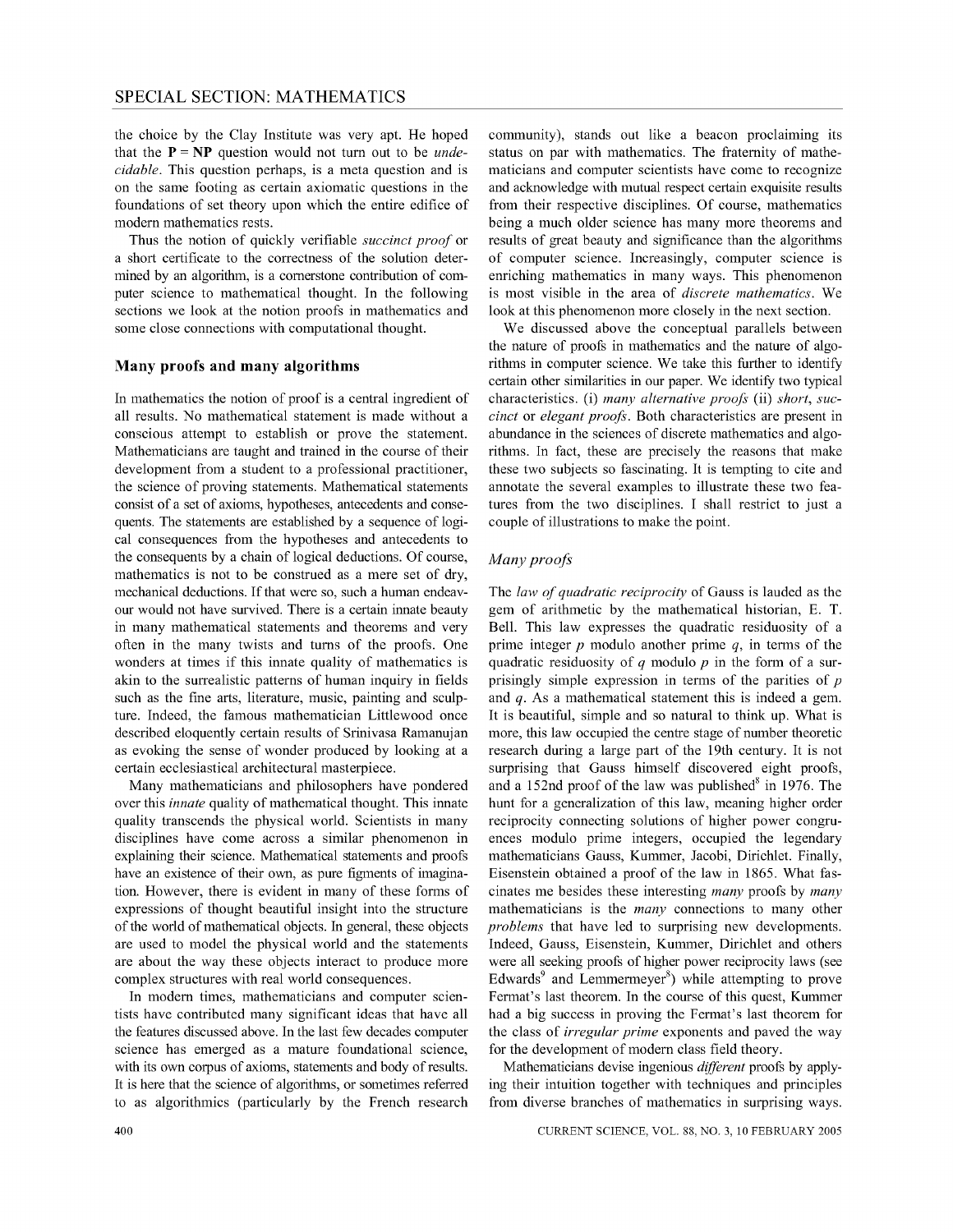For example, the different proofs of the law quadratic reciprocity cited above draw upon principles from elementary enumerative combinatorial arguments to sophisticated use of algebraic structures and complex analytic tools. To a specialist mathematician, the hundreds of proofs mentioned above would all fall into a few categories. Nevertheless, these few categories encompass surprisingly different principles. That speaks for what is known as scientific serendipity without which much of the science of mathematics would lose its charm.

The famous *prime number theorem* states that the number of primes less than an integer x is about  $x/\log(x)$ . This simple statement about the lore of integers has fascinated number theorists for a long time. The proof of this theorem by Hadamard and de la Vallee Poussin is a classic example in the world of mathematics of a less well-known mathematician's name being associated with a great result. Surprisingly, this and many other similar, related results in the fascinating branch of mathematics called number the- $\text{or} \mathbf{v}^{10,11}$ , invoke simultaneously techniques for dealing with the discrete and the continuous. At a deeper level, this is not too surprising. As Kronecker, put it *God made natural numbers, rest is the work of man.* A natural mathematical approach is to begin modelling and analysing a finite, discrete world and then entering the continuum by adopting an asymptotic limiting process. I shall not go into further explanations of this metaphor.

I end with the comment about the alternative proof of the prime number theorem by Erdos and Selberg. This proof used combinatorial arguments entirely, and did not use any complex analysis techniques. The authors called their proof an elementary proof. This proof is an illustration of what we term, elementary but not easy. It is elementary in the sense that it does not use advanced techniques available only to the professionally trained mathematician. It is not easy in the sense that the arguments are involved and intricate. However, this proof is *longer* than the analytic proof. We use the adjective longer here, to indicate the degree of difficulty in wading through the verification of several minute details. Mathematicians, like artists, sometimes refer to the quality of a proof by the term *elegance.*  We will consider this notion of *mathematical elegance* in the next sections.

#### *Many algorithms*

Mathematicians are coming around to the viewpoint that *algorithms* as studied in computer science could be considered very close to the object they study, called *theorems.*  The basis for this acceptance has been discussed above. We further add here that in the last two decades, many prestigious fora and awards that recognize significant contemporary mathematical results have welcomed the fresh breath of exciting mathematical results from computer science.

Computer scientists have devised many interesting algorithms for the same problem. In doing this, they have often

CURRENT SCIENCE, VOL. 88, NO.3, 10 FEBRUARY 2005

blended great insights from the structures in the problem domain, the structures inherent in the input data and certain insightful generic algorithmic strategies. I give some sophisticated examples later. Here we mention a few basic problems for which computer scientists have come up with surprisingly different ways of solving them. These are: (i) sorting a set of elements<sup>12</sup>, (ii) multiplication of polynomials, integers and matrices<sup>10</sup>, (iii) finding shortest paths in graphs<sup>13</sup> (iv) rapid exponentiation in groups<sup>10</sup>

Some of the brilliant, and far reaching ideas from the world of algorithmics, that have enriched the mathematical world come from topics such as polynomial time interior pointbased algorithms for the linear optimization problem, equivalence of combinatorial optimization problems in terms of computational complexity; the applicability of lattice basis reduction for designing algorithms for optimization problems; the notions of approximation, randomized algorithms; algorithmic combinatorial geometry; polynomial time primality testing algorithm for integers; modular exponentiation-based public key cryptographic algorithms, syndrome decoding algorithm in error correcting codes.

What I set out to illustrate in this section is the situation of *many* algorithms for solving a problem, like the situation of many proofs for the same theorem in mathematics. These *different* algorithms for the same problem provide a vast repertoire of illustrative pedagogic, research principles and techniques that enliven the science of algorithms. They provide the continual challenges to the scientists to come up with *better, elegant, efficient and practical* algorithms.

## **Elegant proofs and elegant algorithms**

The legendary twentieth century mathematician Paul Erdos liked to talk about *The Book* in which God maintains the most elegant or perfect proofs. The Hungarian mathematician was known as the most prolific mathematician of all time, comparable to the other prolific mathematician, Euler of an earlier era. Erdos maintained that even if one did not believe in the existence of God, one should believe in the existence of The Book. Aigner and Ziegler<sup>14</sup>, made a selection of 30 items in a collection published in 1998. It is an unenviable task to assemble such a collection. A certain amount of mathematical chauvinism is inevitable and so there are possibilities of omission in the selection. However, it is irrefutable that what figures in such a selection is indeed elegant.

I cite a few from this collection.

- For any positive integer *n* there is a prime between *n*  and *2n.*
- A natural number *n* is a sum of two squares if and only if every prime factor  $p$  of the form  $4m + 3$  appears to an even power in *n.*
- $\pi$ ,  $\pi^2$ , exp<sup>r</sup> for rational *r*, are all irrational.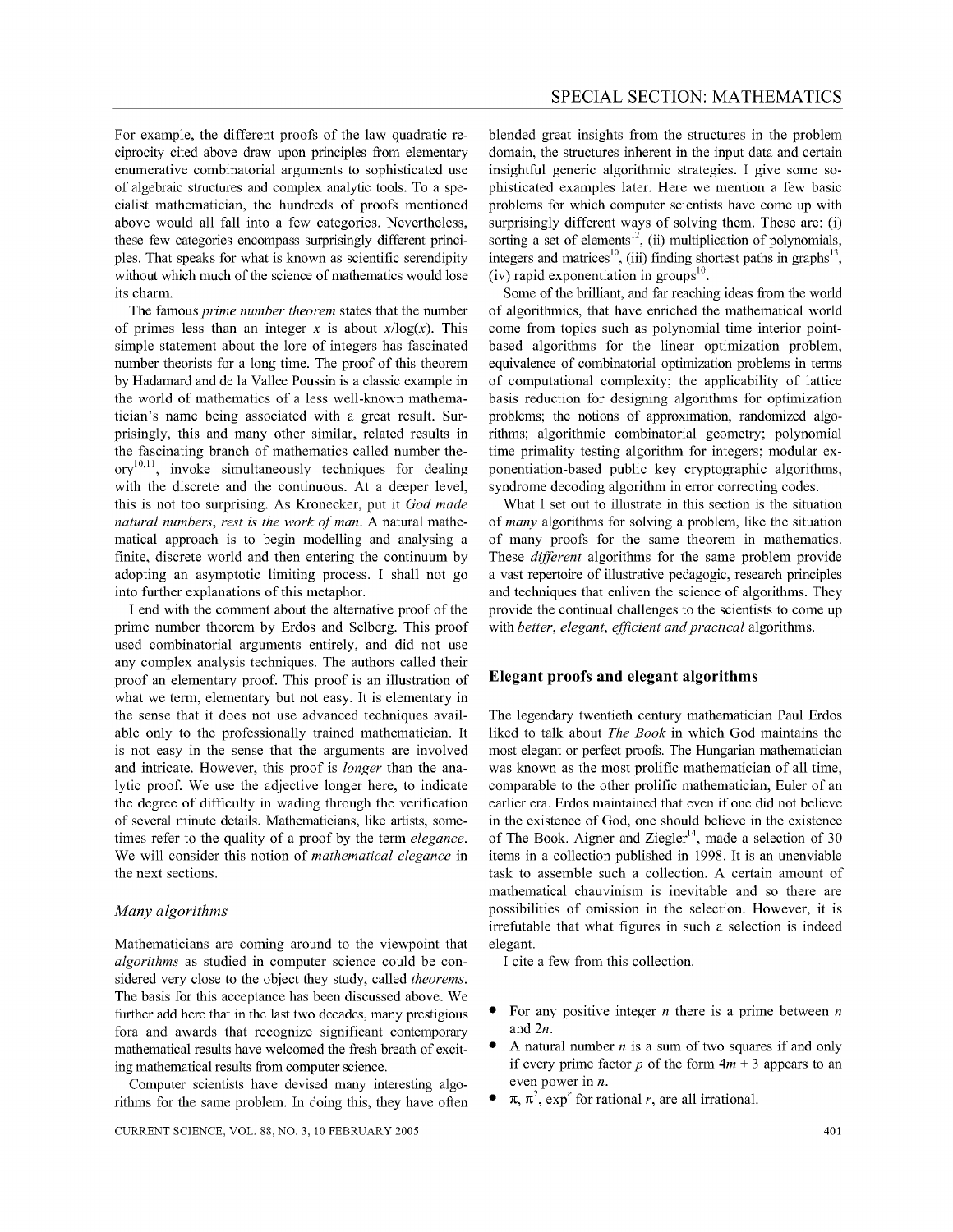- If G is a connected, planar graph, then  $n e + f = 2$ . Here *n, e, f* are the number of vertices, edges and faces in G.
- No more than 12 spheres can simultaneously touch a sphere of the same size.
- There are  $n^{n-2}$  different labeled trees on *n* vertices.
- A partial Latin square of order *n* with at most  $n-1$ filled cells can be completed to a Latin square of the same order.
- Every planar map can be five coloured.
- For any museum with *n* walls *n/3* guards suffice.
- A triangle-free graph on *n* vertices has at most  $n^2/4$ edges (generalizations exist for  $p$ -clique-free graphs for all *p).*

The main intent in giving the list above is to display the simplicity of the statements. Other interesting aspects are that none of the proofs run for more than a few pages; and are accessible to anyone with a good high school level of mathematical training. That is the nature of *succinctness*  or *elegance* of mathematical thought.

It would be extremely fascinating to think up *The Book* of algorithms. Computer science is perhaps, nearly ready to offer candidates. I could make the following random selection, without much trepidation.

- The Euclidean algorithm for greatest common divisor.
- The quick-sort algorithm.
- Algorithm to test the planarity of a graph.
- Finding the maximum matching in a graph.
- The randomized algorithm for the roots of a polynomial over a finite field.
- The Fast Fourier transform algorithm.
- The deterministic polynomial time primality testing algorithm.
- Determination of the convex hull of a set of points in 3 dimensions.
- Run length compression of binary strings.
- Set union, search algorithm.

### **The interplay**

In the above sections we discussed the principal features of *theorems* of mathematics and *algorithms* of computer science to bring out the close parallels, connections and also some differences. The intent was to display the nature of thinking: *mathematical* and *algorithmic.* In this section, we develop this idea and show how these two disciplines have enriched each other. Significant developments in the field of combinatorial mathematics have happened in the last few decades alongside *related* developments in computer science. Often questions are posed across the disciplines and the results obtained have a bearing on each other.

In combinatorial mathematics one begins with a *ground set* and then studies certain objects built from the elements

of the ground set, called *configurations.* For example, permutations, combinations are simple configurations on discrete sets. More sophisticated configurations are partitions and collections with specific properties. Various ground sets made of elements of algebraic structures (groups, residue classes modulo prime integers, elements of finite fields, vectors in a vector space), geometric structures (points, lines, hyperplanes, regions, polyhedra), arithmetical structures (integers, rationals, Diophantine equations, equations over finite fields) are all of great interest.

In the field of combinatorial mathematics, the questions posed fall into three classes: *existential, enumerative* and *constructive.* Existential combinatorics is concerned with questions of proof of existence or non-existence of certain specific types of configurations. They also seek to obtain mathematical characterizations or necessary and sufficiency conditions for the existence.

For example, the famous condition by Kuratowski states that a graph is planar if and only if it does *not* have a subgraph *homeomorphic* to the complete graph on 5 vertices, denoted a K*s,* or a complete bipartite graph on 6 vertices, denoted a  $K_{3,3}$ . The proof of this theorem does not lend itself to an algorithm for checking the condition. Thus the proof is purely existential and not effective. However, the proof can be modified to a version that suits an algorithmic determination of planarity, by actually constructing a planar embedding or reporting impossibility if the graph is *not* planar. Further, the famous planarity testing algorithm of Hopcroft and Tarjan works in *linear time*. It uses a special data structure. Contrast this situation with that of the computer based proof of the *Four Colour Theorem.* We mentioned in the list in the previous section, that there is a nice theorem with a short proof to the fact that every planar graph can be coloured with 5 colours. The proof by Appel and Haken<sup>3</sup> of the 4 Colour Theorem, required a voluminous inspection of various sub-cases, using a computer to eliminate *unavoidable configurations* after formally, reducing the general situation to this large set. Much debate has taken place about the *nature* and hence the acceptability of this kind of proof. As a scientific work, this proof is as rigorous as any in mathematics. The dissatisfaction about this kind of proof stems from the fact that it seems to have to consider *many cases.* The purist likes to see a *short, elegant, symbolic* proof. The algorithmician (my contrived word to describe a person who is interested in design and analysis of algorithms), likes to see a *neat constructive* proof, that he can convert to an *efficient* algorithm.

The proofs of many great combinatorial theorems, particularly in graph theory, have this stigma that the proofs take recourse to case analysis. This situation itself seems to be unavoidable, when it comes to reckoning with collections of configurations made from finite sets. Another striking result, proved recently is the *strong perfect graph conjecture, denoted SPGC. A graph*  $G = (V, E)$  *is said to* be *perfect* if the size of the maximum independent set (clique) is equal to the minimum number of cliques (inde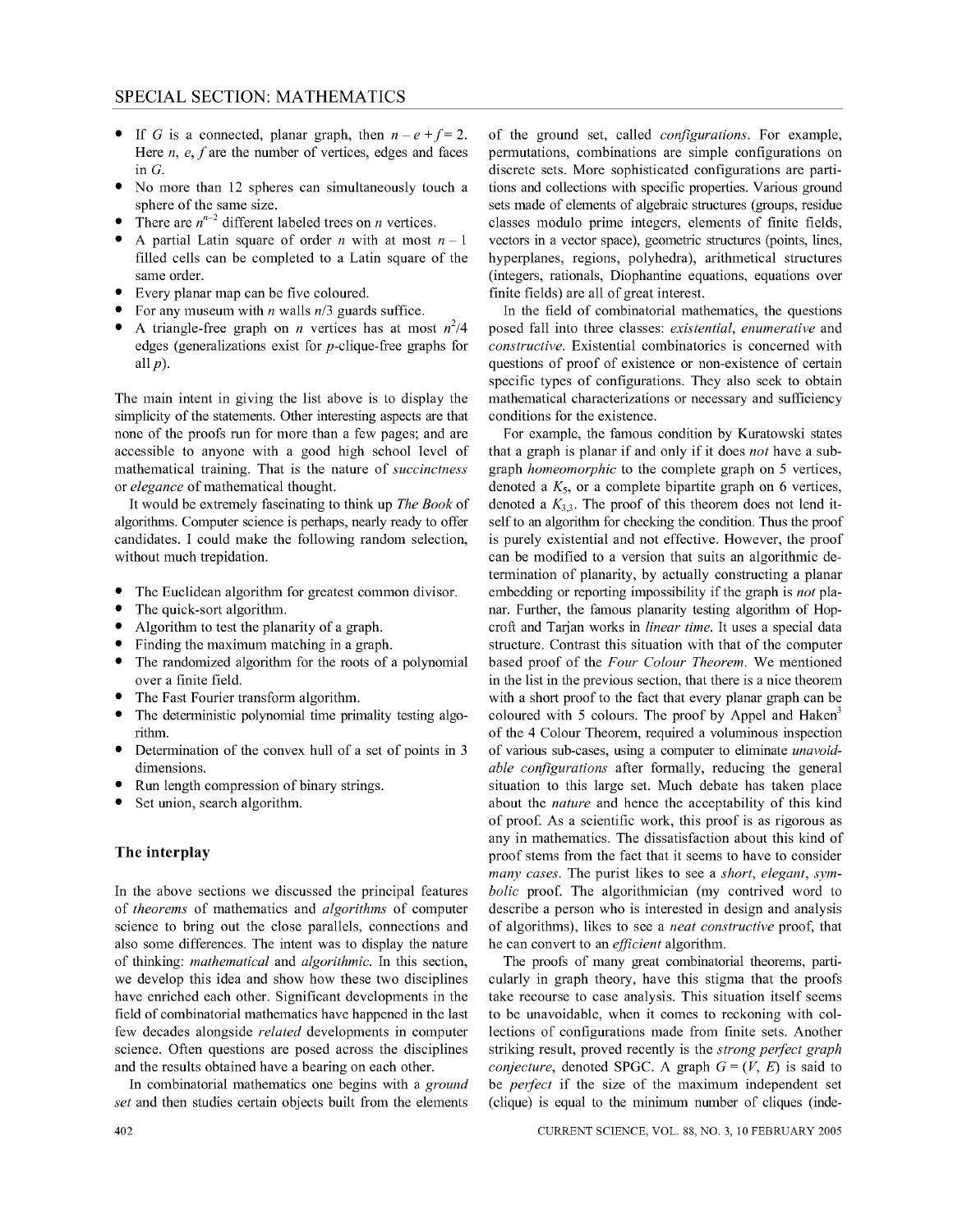pendent sets) to cover for every induced subgraph of G. The SPGC states that a graph is *perfect* if and only it does not contain subgraphs homeomorphic to an odd cycle or an odd anti-cycle. This proof is not as cumbersome as the planarity proof and did not need the computer in its act. However, the proof is quite intricate and does involve case analysis arguments. This is typical of many theorems of graph theory which are based on what is known as a *forbidden subgraph* characterization.

I will not go into the details of this beautiful general theorem. I emphasize that a large number of interesting classes of perfect graphs arise in many practical applications. There exist polynomial time algorithms for many interesting graph theoretic optimization problems, such as colouring, covering, finding independence number, etc., on many subclasses of graphs, while these problems on general graphs are in general *hard* problems. In fact, this area is a fertile source of imaginatively solved problems for both mathematics and algorithmics.

Once again, I am fascinated by this dichotomy in metaphors. A theorem is beautiful, but its proof is not so elegant. However, the theorem and its implications lend themselves to polynomial time algorithms for many problems which are otherwise hard in general. Occasionally a theorem and its proof are both beautiful and elegant. Ironically, the proof may not be *effective* or the consequent algorithm may not be *efficient.* 

A departure from this kind of bipolar situation has been the recent brilliant result of Manindra Aggarwal and his students at lIT, Kanpur, who showed that testing the primality of an integer can be carried out in deterministic polynomial time (see the authors' web page at IIT Kanpur and also<sup>15</sup>). This beautiful result uses a simple machinery of testing certain polynomial congruences. The work involved in checking these congruences is about the sixth power of the length of the integer to be tested. Of course the irony of algorithmic results is present in this situation too. There are certain probabilistic algorithms for testing primality of an integer which are used in practical applications, that are more efficient than this algorithm at the present.

The second class of questions in combinatorial mathematics is the *enumerative* kind. The questions are about the number of configurations. There are a whole lot of techniques based on combinatorial counting principles, generating functions, recurrence equations, Polya's theory of counting for inequivalent configurations etc. (see van Lint<sup>16</sup>). Suffice to say, that this body of knowledge is intimately connected with the science of algorithms in the area of analysis of algorithms. One is interested in the numbers of configurations to determine the average running time of an algorithm over all possible configurations.

Finally, the third class of questions is purely *constructive.*  One is interested in *generating* the entire set or sub-sets of configurations. For example, collections of spanning trees, shortest paths, have further algebraic properties of theoretical and practical interest. The algorithmic computer

scientist is interested in developing efficient algorithms to determine these configurations. It is here that the coming together of the two types of thinking, *mathematical* and *algorithmic* brings to a resounding success new ideas, thoughts, and results that enrich the beautiful corpus of results in both mathematics and computer science.

Many combinatorial proofs are also constructive in nature. They are indeed ingenious and sometimes surprisingly simple. I cite two particularly charming results from two different fields of mathematics, the first from graph theory and the second from number theory. (i) The necessary and sufficient condition for the maximality of a matching *M* in a bi-partite graph  $G = (V_1, V_2, E)$  is the non-existence of any alternating path for *M* beginning and ending in unmatched vertices of *M*. (ii) The number  $M_p = 2^p - 1$  is prime for a prime exponent *p* if and only if  $v_{p-1} = 0$  in the sequence of integers  $(v_1 = 4; \ldots v_i^2 = v_{i-1}^2 - 2; \ldots)$ , modulo  $M_p$ . The proofs (see van Lint<sup>16</sup> for the first and Knuth<sup>10</sup> for the second), of both these theorems are constructive in nature and both proofs lead to elegant, efficient polynomial time algorithms.

There are many combinatorial configurations which arise as *duals* of each other and often the counts of such configurations get related by what are known as extremal results. These results are typically of the form of maximum number of one type of configurations being equal to the minimum number of the other type of configurations. Such theorems are also known as *min-max* theorems. I indicate a few such theorems from the beautiful lore of these combinatorial gems. I refer the reader to (ref. 17) for a collection of beautiful results in combinatorics by the original authors and the recent book<sup>18</sup> on extremal combinatorics for more details. In fact the following theorems are also mutually related.

In a bi-partite graph (which we encountered above), the cardinality of a maximum matching is equal to the size of a minimum vertex cover. This theorem, named after *Konig*l9 and *HaU<sup>20</sup>*has many *avatars.* They are: the theorem of *Menger* that the maximum number of edge disjoint paths is equal to the minimum size of a vertex cut; of *Ford and Fulkerson* that the size of the maximum flow is equal to the size of the minimum cut, of *Konig*<sup>19</sup> on 0-1 matrices, that the maximum number of *disjoint* 1 elements in the matrix is equal to the minimum number of lines required to cover the 1 elements. The theorem of  $Dilworth<sup>21</sup>$ , that in a partially ordered set, the maximum size of an antichain is equal to the minimum number of chains required to cover the poset, is also similar.

Coincidentally, there exist *elegant* polynomial time algorithms to determine all these combinatorial invariants. In fact almost all of these have constructive proofs that can be converted to algorithms. It is believed by researchers in this field, that combinatorial duality, min-max theorems and polynomial time solvability are intimately related from a philosophic point of view.

There is another metaphor in combinatorics known as a bijective proof. This typically arises in enumerative com